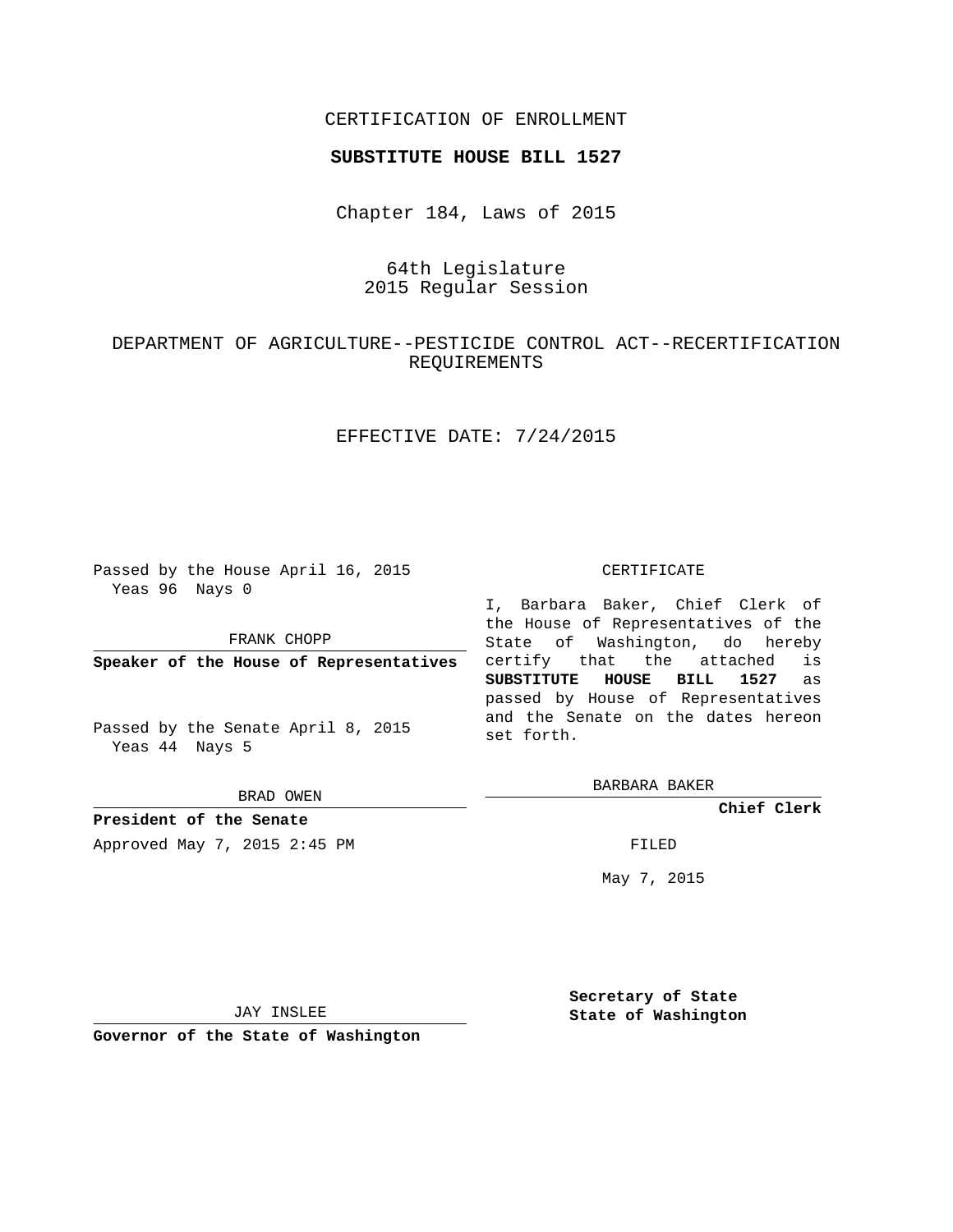#### **SUBSTITUTE HOUSE BILL 1527**

AS AMENDED BY THE SENATE

Passed Legislature - 2015 Regular Session

# **State of Washington 64th Legislature 2015 Regular Session**

**By** House Agriculture & Natural Resources (originally sponsored by Representatives Dent, Blake, Buys, and Van De Wege)

READ FIRST TIME 02/12/15.

 AN ACT Relating to requiring the Washington state department of agriculture to approve the comparable recertification standards of private entities for the purposes of waiving the recertification requirements under the Washington pesticide control act; and amending 5 RCW 15.58.233.

6 BE IT ENACTED BY THE LEGISLATURE OF THE STATE OF WASHINGTON:

7 **Sec. 1.** RCW 15.58.233 and 2003 c 212 s 7 are each amended to 8 read as follows:

 (1) The director may renew any license issued under this chapter subject to the recertification standards identified in subsection (2) of this section or an examination requiring new knowledge that may be 12 required to perform in those areas licensed.

 (2) Except as provided in subsection (3) of this section, all individuals licensed under this chapter shall meet the recertification standards identified in (a) or (b) of this subsection, every five years, in order to qualify for continuing 17 licensure.

18 (a) Individuals licensed under this chapter may qualify for 19 continued licensure through accumulation of recertification credits. 20 Individuals licensed under this chapter shall accumulate a minimum of